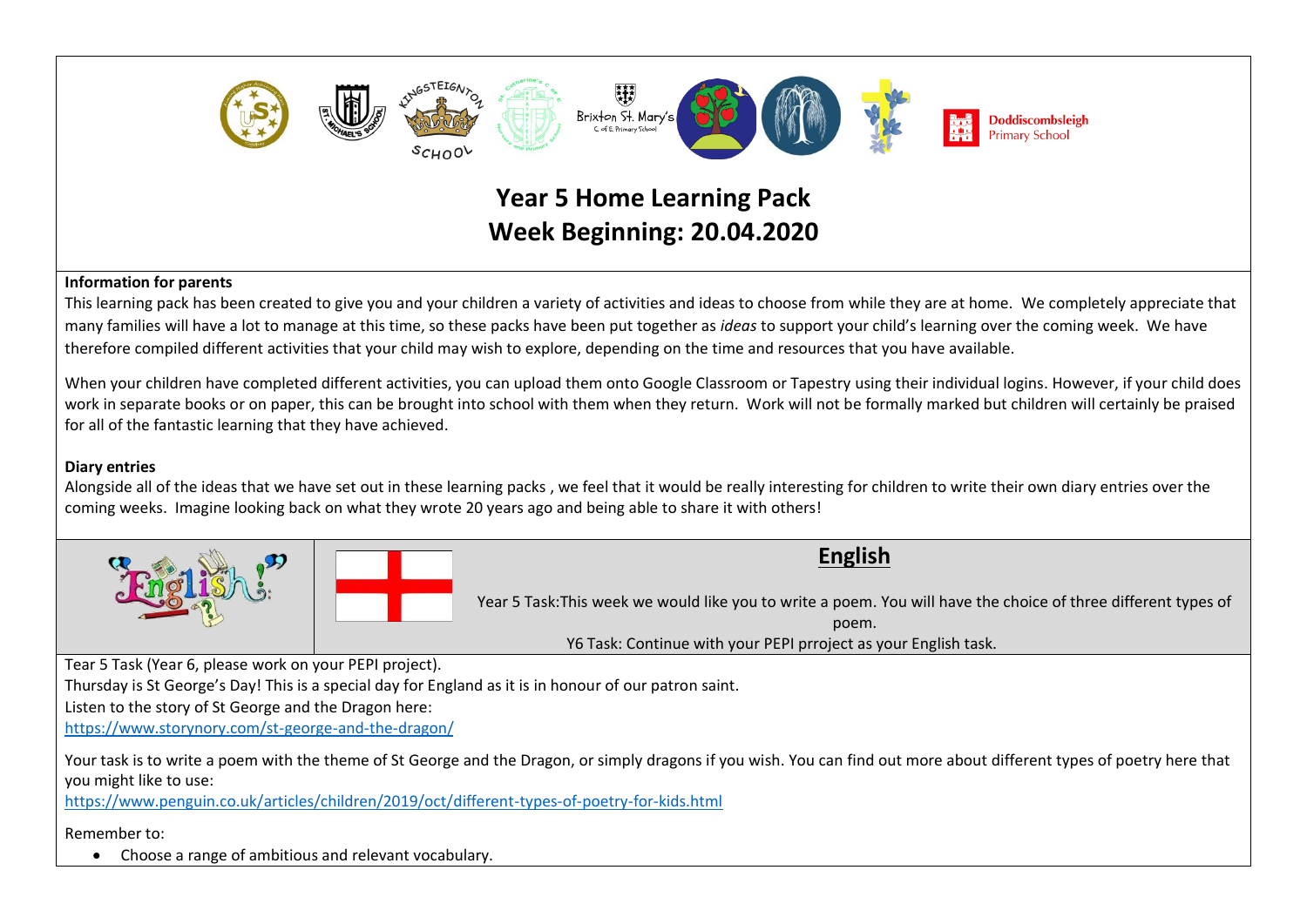- Use a range of creative devices such as onomatopoeia, alliteration, similes and metaphors.
- Effectively use personification.
- Effectively use repetition or rhyme.
- Include at least two stanzas or verses.

Present your poem with images.

|                                                                                                                                              | <b>Maths</b>                                                                                                                                                                                                                                                                                                                                                                                                                                                                                                                                                                                                                 |                            |                            |                             |
|----------------------------------------------------------------------------------------------------------------------------------------------|------------------------------------------------------------------------------------------------------------------------------------------------------------------------------------------------------------------------------------------------------------------------------------------------------------------------------------------------------------------------------------------------------------------------------------------------------------------------------------------------------------------------------------------------------------------------------------------------------------------------------|----------------------------|----------------------------|-----------------------------|
|                                                                                                                                              | This week we would like you to visit the link: https://whiterosemaths.com/homelearning/<br>These White Rose Hub resources give you a video explaining the new concept, along with a number of activities to work through<br>and then answers to check your work. We don't expect you to print the worksheets off, but it would be useful for children to show<br>their workings and then check their answers.<br>Alongside these White Rose Hub activities, don't forget to use the following websites (using your individual logins) to practice other<br>basic skills: Times Tables Rock Stars, Numbots and Education City |                            |                            |                             |
|                                                                                                                                              |                                                                                                                                                                                                                                                                                                                                                                                                                                                                                                                                                                                                                              |                            |                            |                             |
| Monday                                                                                                                                       | <b>Tuesday</b>                                                                                                                                                                                                                                                                                                                                                                                                                                                                                                                                                                                                               | Wednesday                  | Thursday                   | <b>Friday</b>               |
| White Rose Hub: Activity 6                                                                                                                   | White Rose Hub: Activity 7                                                                                                                                                                                                                                                                                                                                                                                                                                                                                                                                                                                                   | White Rose Hub: Activity 8 | White Rose Hub: Activity 9 | White Rose Hub: Activity 10 |
| <b>Extra Challenge</b><br>https://corbettmathsprimary.com/<br>Check out today's 5-a-day challenge to practice a range of other maths skills. |                                                                                                                                                                                                                                                                                                                                                                                                                                                                                                                                                                                                                              |                            |                            |                             |
|                                                                                                                                              | <b>Spellings</b>                                                                                                                                                                                                                                                                                                                                                                                                                                                                                                                                                                                                             |                            |                            |                             |
| <b>Spelling {}</b>                                                                                                                           | There are two main ways in which you can practice your spellings:<br>Spelling Frame: https://spellingframe.co.uk/<br>Learn the words on your spelling list (see information below) in fun ways. Please note: Spelling Rule 53 - 62 on Spelling<br>Frame (see link above) are also linked to the Year 5 & 6 Statutory Spelling List.<br>To find your year group's statutory spellings, Google: Year 5 & 6 Statutory Spelling List<br>Below are ideas of ways in which you could learn your spellings each day:                                                                                                                |                            |                            |                             |
|                                                                                                                                              |                                                                                                                                                                                                                                                                                                                                                                                                                                                                                                                                                                                                                              |                            |                            |                             |
| Monday                                                                                                                                       | Tuesday                                                                                                                                                                                                                                                                                                                                                                                                                                                                                                                                                                                                                      | Wednesday                  | Thursday                   | Friday                      |
| Morning: Spelling Frame Rule 42                                                                                                              |                                                                                                                                                                                                                                                                                                                                                                                                                                                                                                                                                                                                                              |                            |                            |                             |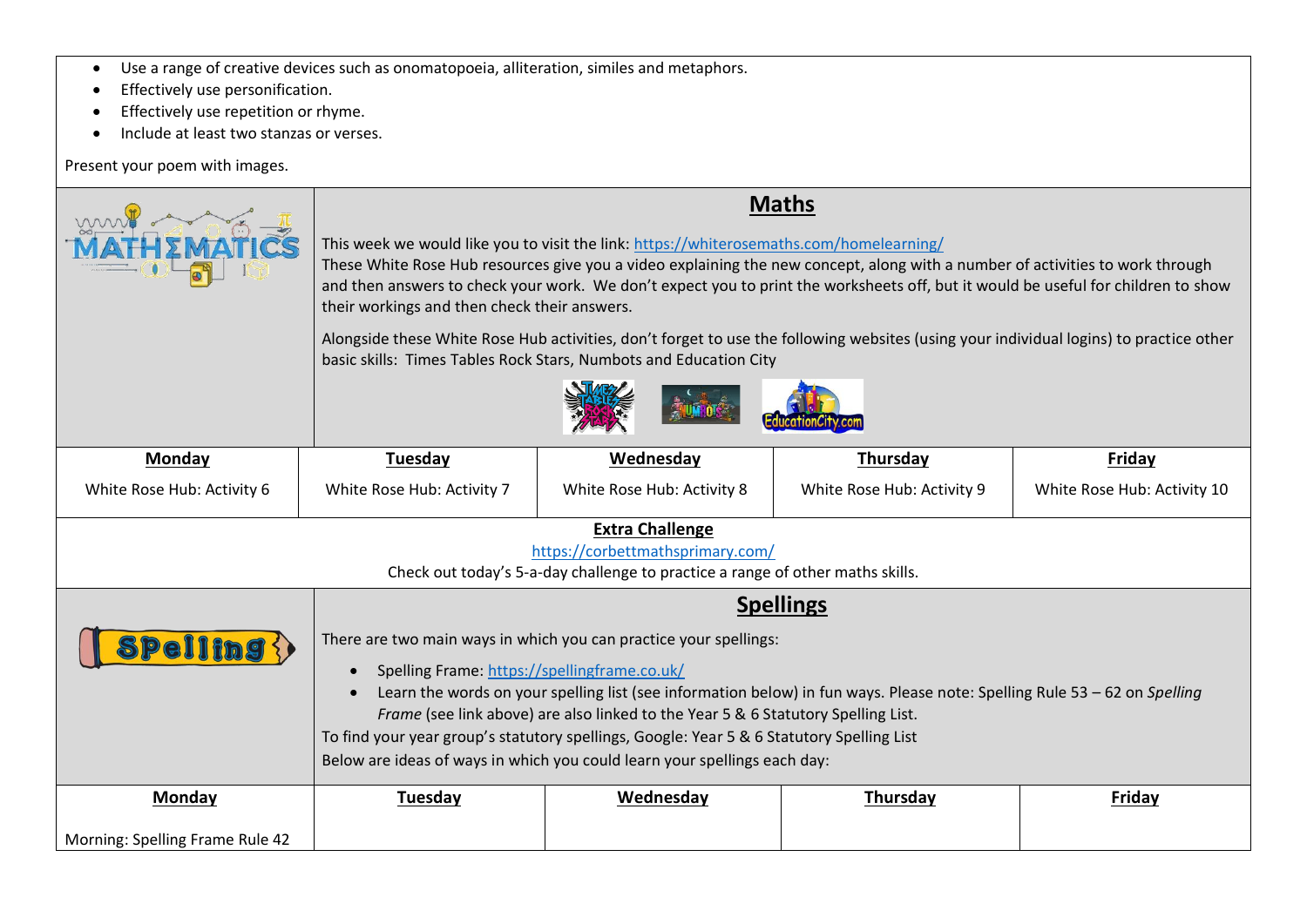| Afternoon:<br>Inside: Write each letter of the<br>alphabet on a piece of paper or<br>pasta. Use these to spell your<br>words out.<br>Outside: Run or jump the shape of<br>your spelling words. | Morning: Spelling Frame Rule<br>43<br>Afternoon:<br>Inside: Look, say, cover, write,<br>check with spellings from the<br>word list.<br>Outside: Use items outside as<br>musical instruments to help<br>you compose a song or rap<br>with your spelling words.                                                                                                                                                                                                                                                                              | Morning: Spelling Frame Rule<br>44<br>Afternoon:<br>Inside: Bubble writing spellings<br>from the word list.<br>Outside: Use your body to<br>make the shapes of each letter<br>of your spelling words (you<br>may need a partner to help you<br>with some letters). | Morning: Spelling Frame Rule<br>45<br>Afternoon:<br>Inside: Practise your spellings<br>whilst practising your cursive<br>handwriting.<br>Outside: Play a game of catch<br>with someone, you need to<br>each say the next letter of your<br>spelling word. | Morning: Spelling Frame Rule<br>46<br>Afternoon:<br>Inside: Write your spellings<br>backwards.<br>Outside: Spelling rounders -<br>set out four bases. The<br>'bowler' calls a word for the<br>'batter' to spell. As you get to<br>each base, say the next letter<br>of each word. |
|------------------------------------------------------------------------------------------------------------------------------------------------------------------------------------------------|--------------------------------------------------------------------------------------------------------------------------------------------------------------------------------------------------------------------------------------------------------------------------------------------------------------------------------------------------------------------------------------------------------------------------------------------------------------------------------------------------------------------------------------------|--------------------------------------------------------------------------------------------------------------------------------------------------------------------------------------------------------------------------------------------------------------------|-----------------------------------------------------------------------------------------------------------------------------------------------------------------------------------------------------------------------------------------------------------|-----------------------------------------------------------------------------------------------------------------------------------------------------------------------------------------------------------------------------------------------------------------------------------|
| Reading                                                                                                                                                                                        | <b>Reading</b><br>As you all know, reading is very beneficial to your education and nothing is better than escaping into a good book.<br>The expectation is that you are reading for at least 30 minutes per day. When you have finished reading, ask an adult to ask you<br>some questions about what you have read.<br>Additional to this, you could visit the following websites:<br>Bug Club, www.phonicsplay.co.uk, Education City, Oxford Owl, Accelerated Reader                                                                    |                                                                                                                                                                                                                                                                    |                                                                                                                                                                                                                                                           |                                                                                                                                                                                                                                                                                   |
| Gwidd d<br>3 An alst 10                                                                                                                                                                        | <b>Media Text: The Lego Story</b><br>You-tube Link: https://www.youtube.com/watch?v=NdDU_BBJW9Y&t=2s<br>Vimeo Link: https://vimeo.com/50718916                                                                                                                                                                                                                                                                                                                                                                                             |                                                                                                                                                                                                                                                                    |                                                                                                                                                                                                                                                           |                                                                                                                                                                                                                                                                                   |
|                                                                                                                                                                                                | Watch the short animation, then answer the following questions.<br>Who invented Lego? Give 3 facts about the person.<br>1.<br>Where did the name Lego come from? What does Lego mean?<br>2.<br>What lesson was Ole trying to teach Godfred when he made him re-paint the toys?<br>3.<br>How do you think Ole would have felt when the workshop was on fire? Why?<br>4.<br>'Some people said that we were the luckiest children in the world because we got to grow up in a toy factory.' Do you agree<br>5.<br>with those people? Explain. |                                                                                                                                                                                                                                                                    |                                                                                                                                                                                                                                                           |                                                                                                                                                                                                                                                                                   |
|                                                                                                                                                                                                | Remember to explain your answers as fully as you can.                                                                                                                                                                                                                                                                                                                                                                                                                                                                                      |                                                                                                                                                                                                                                                                    |                                                                                                                                                                                                                                                           |                                                                                                                                                                                                                                                                                   |
|                                                                                                                                                                                                |                                                                                                                                                                                                                                                                                                                                                                                                                                                                                                                                            | <b>YEAR 5 CHALLENGE</b><br><b>Lego Challenge</b>                                                                                                                                                                                                                   | <b>YEAR 6 CHALLENGE</b>                                                                                                                                                                                                                                   | <b>Amusement Park</b>                                                                                                                                                                                                                                                             |
|                                                                                                                                                                                                | Classroom page).                                                                                                                                                                                                                                                                                                                                                                                                                                                                                                                           | Choose one of the 30-day Lego challenges (on your Google                                                                                                                                                                                                           | Design your very own amusement park. Draw a map of the<br>amusement park and create a leaflet that will persuade people to<br>are on offer in the park.                                                                                                   | visit and which gives them information about all the things that                                                                                                                                                                                                                  |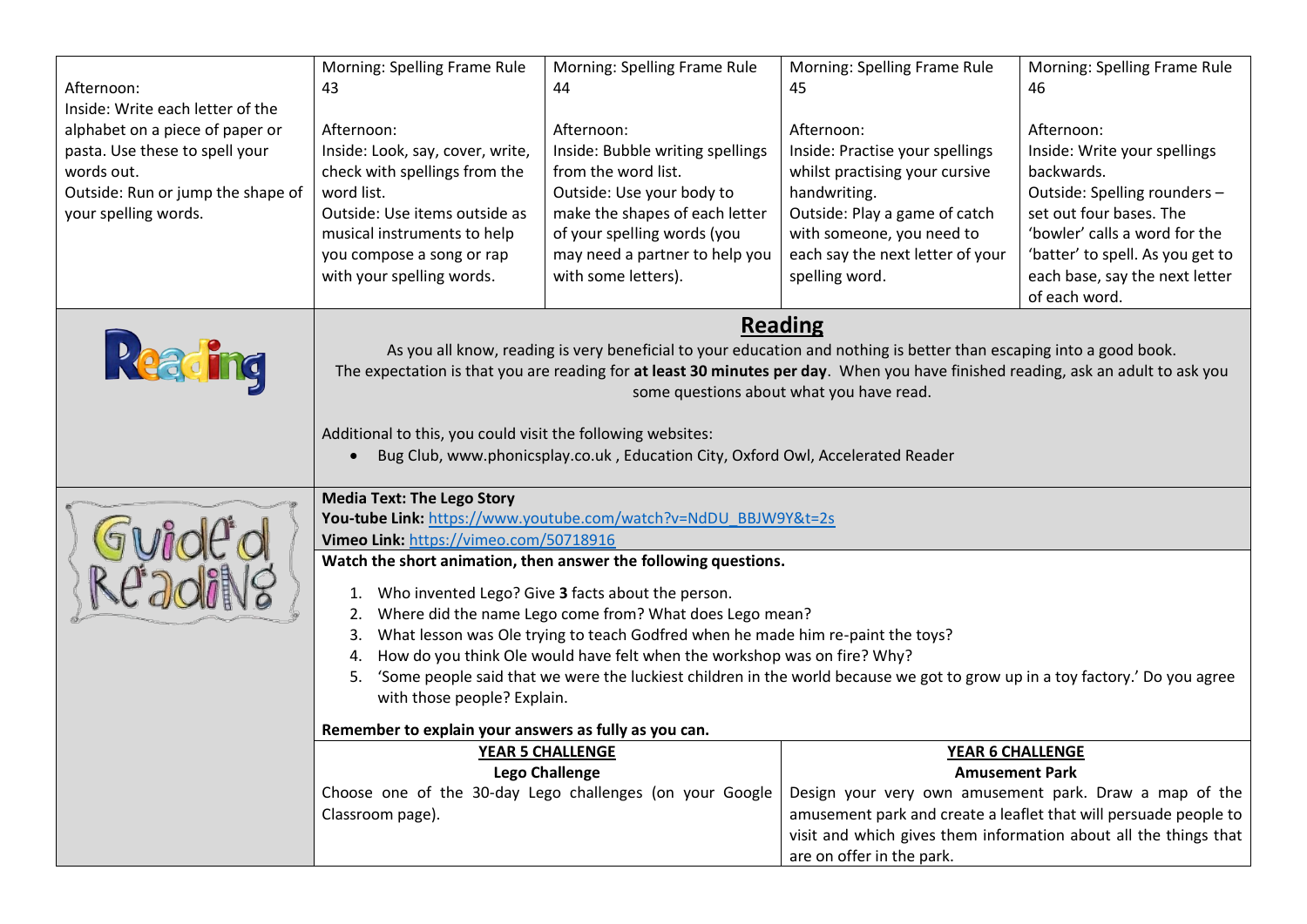|                                                                                                                                                                                                                                                                                                                                                                                           | some information labels.                                                                                                                                                                                                                                                                                                                                                                                                                                               | Write a description of what you've made, draw a diagram and add                                                                                                                                                                                                                                                                                                                                                                                                                                                   |                                                                                                                                                                                                                                                                                                                                                                              |                                                                                                                                                                                                                                                                                                                                                                                                   |
|-------------------------------------------------------------------------------------------------------------------------------------------------------------------------------------------------------------------------------------------------------------------------------------------------------------------------------------------------------------------------------------------|------------------------------------------------------------------------------------------------------------------------------------------------------------------------------------------------------------------------------------------------------------------------------------------------------------------------------------------------------------------------------------------------------------------------------------------------------------------------|-------------------------------------------------------------------------------------------------------------------------------------------------------------------------------------------------------------------------------------------------------------------------------------------------------------------------------------------------------------------------------------------------------------------------------------------------------------------------------------------------------------------|------------------------------------------------------------------------------------------------------------------------------------------------------------------------------------------------------------------------------------------------------------------------------------------------------------------------------------------------------------------------------|---------------------------------------------------------------------------------------------------------------------------------------------------------------------------------------------------------------------------------------------------------------------------------------------------------------------------------------------------------------------------------------------------|
|                                                                                                                                                                                                                                                                                                                                                                                           |                                                                                                                                                                                                                                                                                                                                                                                                                                                                        |                                                                                                                                                                                                                                                                                                                                                                                                                                                                                                                   |                                                                                                                                                                                                                                                                                                                                                                              |                                                                                                                                                                                                                                                                                                                                                                                                   |
| The Learning Challenge"<br><b>CURRICULUM</b>                                                                                                                                                                                                                                                                                                                                              | <b>Learning Challenge Curriculum/Topic Work</b><br>Your key learning question is:<br>Why were the Romans so powerful and what did we learn from them?<br>This key learning question will last for the whole half term (6 weeks). We would like you to create a project based on this key<br>question to show what you have learnt and found out about this topic. Read below for different ways in which you could carry out<br>your project, based on your interests: |                                                                                                                                                                                                                                                                                                                                                                                                                                                                                                                   |                                                                                                                                                                                                                                                                                                                                                                              |                                                                                                                                                                                                                                                                                                                                                                                                   |
|                                                                                                                                                                                                                                                                                                                                                                                           | There are lots of supporting resources on twinkl (this is probably a good starting point, if you are struggling for inspiration)<br>https://www.twinkl.co.uk/search (search "free roman resources"). BBC Bitesize is also good for inspiration/information<br>https://www.bbc.co.uk/bitesize/topics/zwmpfg8/resources/1                                                                                                                                                |                                                                                                                                                                                                                                                                                                                                                                                                                                                                                                                   |                                                                                                                                                                                                                                                                                                                                                                              |                                                                                                                                                                                                                                                                                                                                                                                                   |
| If you like art:<br>Create a comic strip to tell                                                                                                                                                                                                                                                                                                                                          | If you like humanities (RE,<br>history and geography):                                                                                                                                                                                                                                                                                                                                                                                                                 | If you like designing and making:                                                                                                                                                                                                                                                                                                                                                                                                                                                                                 | If you like researching and/or<br>presenting:                                                                                                                                                                                                                                                                                                                                | <b>Other ideas:</b>                                                                                                                                                                                                                                                                                                                                                                               |
| the tale of a key event in<br>Roman history.<br>Draw pictures of Roman<br>$\bullet$<br>artefacts and label them<br>showing what they tell us<br>about Roman life.<br>Draw and label a diagram of<br>a Roman soldier.<br>Draw Roman buildings.<br>Study Roman patterns and<br>design your own Roman<br>pattern.<br>If you have clay, you could<br>try making and decorating a<br>Roman pot | Research and present a<br>timeline of the Romans.<br>Include; when were they<br>in Great Britain, any<br>other settlers that they<br>may have had conflicts<br>with and their leaders.<br>Show on a map the main<br>Roman settlements in<br>Britain. Are there any<br>key physical factors that<br>you think made them<br>choose to settle there?<br>What different names<br>did they have for places<br>in our country? Discover<br>the Gods and Goddesses            | Design a Roman settlement - research<br>how settlements would have been laid<br>out and the materials the Romans had<br>available to them to use.<br>Make your own Roman building using<br>the materials you can find in your<br>garden or local area when you pop out<br>for a walk with your family.<br>Design and make jewellery in the style<br>of the Romans.<br>Design and make a safe version of a<br>Roman weapon (they had some very<br>interesting weaponry). Roman<br>weaponry is a fascinating topic. | (All of these tasks will require<br>you to research the Romans and<br>can then be presented as a<br>poster, news report,<br>documentary or PowerPoint<br>presentation.)<br>Research how and why<br>the Romans built their<br>settlements.<br>Discover what jobs<br>people would have<br>done in the Roman<br>times and what<br>resources they would<br>have had to do these. | Using things you can find at<br>home, create a Roman<br>costume and dress yourself<br>up (think about who you want<br>to dress as in Roman society).<br>There may be some items you<br>can design and make.<br>Look up Roman foods and<br>make yourself a Roman feast<br>(you might want to hold back<br>on some of the strange<br>delicacies that they liked such<br>as dormice $\mathcal{F}$ ). |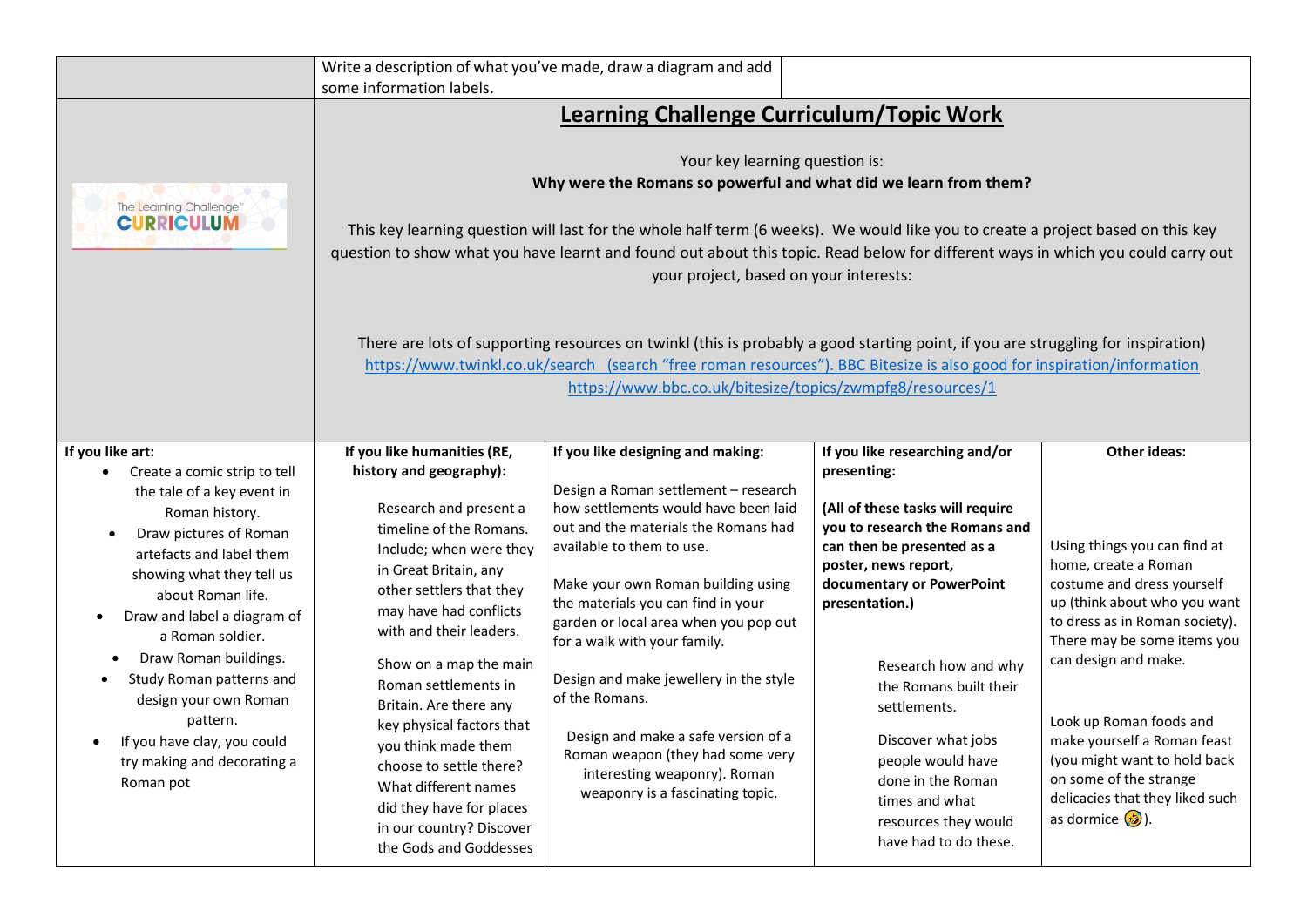|                                  | that the Romans                                                                                                  |  | What evidence of the                                       |  |
|----------------------------------|------------------------------------------------------------------------------------------------------------------|--|------------------------------------------------------------|--|
|                                  | believed in and how this                                                                                         |  | existence of the Romans                                    |  |
|                                  | made them lead their                                                                                             |  | and how they change                                        |  |
|                                  | lives.                                                                                                           |  | the country can be                                         |  |
|                                  |                                                                                                                  |  | found around Britain                                       |  |
|                                  | How did the Romans                                                                                               |  | now?                                                       |  |
|                                  | bring law and order to                                                                                           |  |                                                            |  |
|                                  | Britain?                                                                                                         |  | Who were the famous                                        |  |
|                                  | Where did the Romans                                                                                             |  | Romans? Why did                                            |  |
|                                  | come from? Can you                                                                                               |  | Hadrian have a wall                                        |  |
|                                  | show this on a map of                                                                                            |  | named after him?                                           |  |
|                                  | Europe?                                                                                                          |  | Find Roman words and                                       |  |
|                                  |                                                                                                                  |  | list the meanings of the                                   |  |
|                                  | Do you think the Roman                                                                                           |  | words that you find.                                       |  |
|                                  | invasion of Britain was a                                                                                        |  | How many Roman                                             |  |
|                                  | good or a bad thing?                                                                                             |  | words can you find in                                      |  |
|                                  |                                                                                                                  |  | our language today?                                        |  |
|                                  |                                                                                                                  |  |                                                            |  |
|                                  |                                                                                                                  |  | Design and make a Roman<br>shield. You could use cardboard |  |
|                                  |                                                                                                                  |  | or even wood (if you have some                             |  |
|                                  |                                                                                                                  |  | available and a parent to help                             |  |
|                                  |                                                                                                                  |  | you). Decorate it in pencil, pen or                        |  |
|                                  |                                                                                                                  |  | paint.                                                     |  |
|                                  |                                                                                                                  |  |                                                            |  |
|                                  |                                                                                                                  |  |                                                            |  |
| <b>Other Learning/Activities</b> |                                                                                                                  |  |                                                            |  |
| <b>Mindfulness</b>               | www.headspace.com<br>$\bullet$                                                                                   |  |                                                            |  |
|                                  | Twinkl - Mindfulness colouring sheets and activities<br>$\bullet$                                                |  |                                                            |  |
| <b>Exercise/PE Ideas</b>         | All ages: Joe Wicks Daily Workouts - 9am on YouTube (The Body Coach TV)<br>$\bullet$                             |  |                                                            |  |
|                                  | Just Dance (You Tube)                                                                                            |  |                                                            |  |
|                                  |                                                                                                                  |  |                                                            |  |
|                                  |                                                                                                                  |  |                                                            |  |
|                                  |                                                                                                                  |  |                                                            |  |
|                                  | Cosmic Kids (You Tube)<br>Go Noodle - www.gonoodle.com<br>Achieve 4 All Daily Challenges - See attached document |  |                                                            |  |

**Free Online Resources:**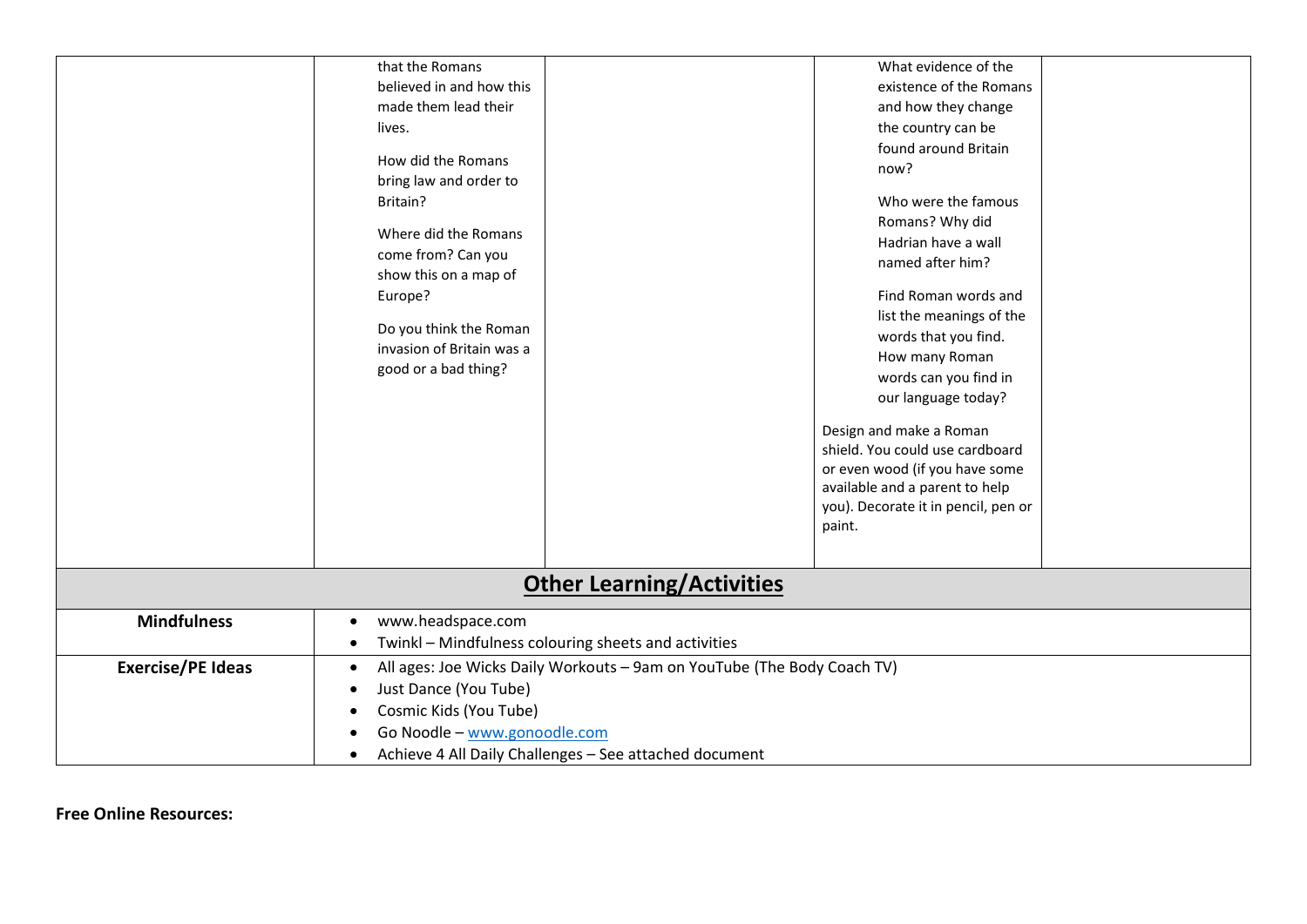| <b>Name of Resource</b>                           | <b>Overview/Notes</b>                                                                                                                                                                                                                                                                        | Website address/Hyperlink                                              |
|---------------------------------------------------|----------------------------------------------------------------------------------------------------------------------------------------------------------------------------------------------------------------------------------------------------------------------------------------------|------------------------------------------------------------------------|
| <b>Times Table Rock Stars</b>                     | Continue to encourage the children to complete regular practice of their<br>multiplication and division facts.                                                                                                                                                                               | https://ttrockstars.com/                                               |
| <b>Numbots</b>                                    | For Reception and Key Stage 1 to build basic skills and number facts practice.                                                                                                                                                                                                               | https://numbots.com/                                                   |
| <b>Spelling Frame</b><br><b>Spelling frame</b>    | Spellingframe includes all the words - both statutory and the example words<br>- from the National Curriculum for Spelling for Year 1 to Year 6. Choose a<br>spelling rule and each word is read aloud and provided within a sentence<br>for context. Different games to help with practice. | https://spellingframe.co.uk/                                           |
| <b>Manchester Children's</b><br><b>University</b> | Useful information and resources about a range of different topics. The<br>history and science resources are especially useful if completing topic-<br>themed projects.                                                                                                                      | https://www.childrensuniversity.manchester.ac.uk/                      |
| <b>Teach Your Monster</b><br>to Read              | Covers everything from letters and sounds to<br>reading full<br>sentences.<br>Complements all synthetic phonics programmes used in schools. Computer<br>version is 100% free.                                                                                                                | https://www.teachyourmonstertoread.com/                                |
| <b>Phonics Play</b><br><b>PhonicsPlay</b>         | Practice letter sounds and phonics using the simple games and activities<br>on this website.                                                                                                                                                                                                 | https://www.phonicsplay.co.uk/                                         |
| <b>BBC Bitesize Primary</b>                       | A vast bank of resources for the full range of subjects. Includes information<br>slides, video clips, games and interactives.                                                                                                                                                                | https://www.bbc.co.uk/bitesize/primary                                 |
| <b>Oxford Owl</b>                                 | Lots of different learning resources to support home learning, including a<br>full range of Oxford Reading Tree e-books that can be read on tablets and<br>computers.                                                                                                                        | https://www.oxfordowl.co.uk/                                           |
| <b>Scholastic</b>                                 | An American site, so organized into grades rather than year groups.<br>However, there are daily activities which involve reading a text and<br>completing some activities.                                                                                                                   | https://classroommagazines.scholastic.com/support<br>/learnathome.html |
| <b>Top Marks Education</b>                        | Games and activities to support learning in different subjects                                                                                                                                                                                                                               | https://www.topmarks.co.uk/                                            |
| <b>Doorway Online</b>                             | Doorway Online is a collection of free and highly accessible educational<br>games that learners will find easy to use independently. Each activity has a<br>range of accessibility and difficulty options. Originally developed with                                                         | https://www.doorwayonline.org.uk/                                      |